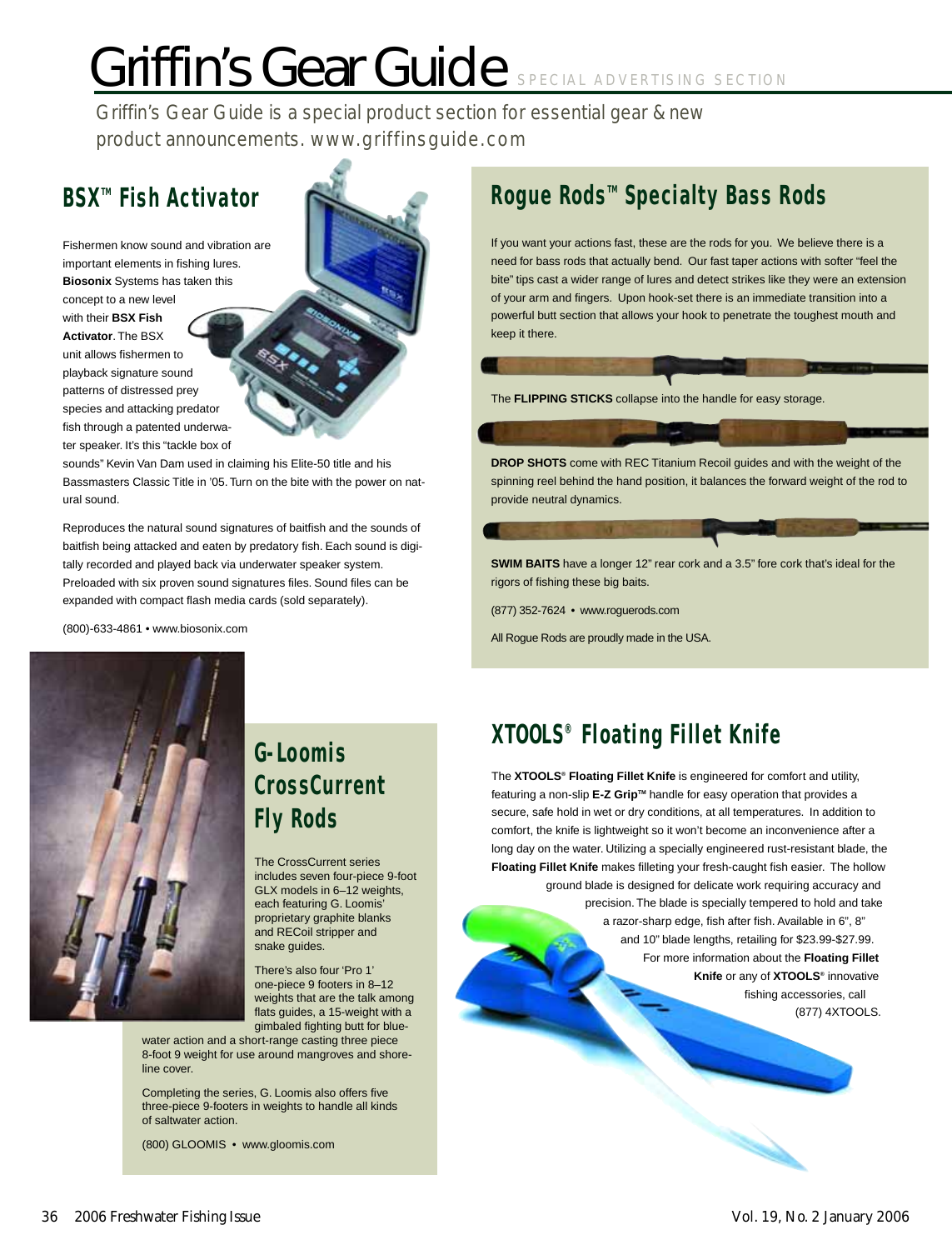### **William Joseph**

William Joseph answers the question: "Vest or Pack?"

There have always been two schools of thought when it comes to organizing ones tools and gizmos for the river. You have your vest guys who want pockets. Oh, do they want pockets—it seems the more the better. Then you have your "Pack People." They want structure, a place to work, change bugs and a way to keep a more "limited kit" well organized.



Recently William Joseph, a company well known for its "innovative diplomacy" has developed a new vest which will bring the two camps together. It offers the look and feel of a traditional vest but with the ability to use a workstation similar to those found on chest packs.

This, however, is just the beginning. The real beauty of this piece lies in its innovative use of fabrics and manufacturing techniques. Over half the sewing on this new vest has been eliminated and replaced with fabric welding. This allows the piece to be produced with much tighter pattern tolerances for better fabric articulation and fit.

The William Joseph vest also incorporates the latest in technical fabric advancements. It is called Soft Shell and it allows a garment not only to be lightweight and stretchable but waterproof and breathable as well.

For more information, contact Sherri Weaver at William Joseph (800) 386-7839.

## Angler, boater purchases fuel success of sport fish restoration projects

You probably don't have to be told what fishing means to you. You value time spent in the great outdoors, relaxing with family and friends on the water and savoring the thrill of battling a trophy.

But you may not realize how much you mean to fishing. Every time you fill your boat's to assess the current status of historic populations. Data will also be evaluated to determine if current regulations are still appropriate for these high-quality streams.

• Partial funding for the stocking of more than two million fish from the Pequest and **Hackettstown** 

Shawn Crouse

tank with fuel, buy your child a new rod or stock up on lures, you are making an important contribution toward better fishing and boating in the Garden State. Simply by purchasing the things you need for fishing, you support the Sport Fish Restoration Program, which enables states to restore fisheries, improve habitats, create fishing and boating access, provide educational opportunities and accomplish other

valuable work. The Sport Fish Restoration Program is funded by excise taxes manufacturers pay on sales of rods, reels and other fishing equipment and a portion of tax on motorboat fuel.



*The federal Sport Fish Restoration Program provides funding for a number of research and management efforts for New Jersey's aquatic resources.*

the upstream migration of 181,000 American shad on the Delaware River at Lambertville during the 2005 spring run, using sophisticated

hatcheries into New Jersey waters during 2005.

• Monitoring of

• Boat ramp

hydroacoustic technology.

maintenance and parking improvements for Round Valley Reservoir and Union Lake as well as the Belvidere and Riegelsville ramps on the Delaware River. Ramp improvements for these waters include new warning and parking lights at Round Valley, repaving of parking areas and the addition of Clivus restroom facilities.

- Electrofishing surveys on Lopatcong Creek, Beech Brook, Pohatcong Creek, headwaters of the S/Br Rockaway Creek, Stone House Brook, Pequannock River tributary, Wanaque River and a section of the Saddle River. Data collected during these surveys will be used to upgrade the existing classifications within the state's Surface Water Quality Standards to afford more protection to the exceptional fishery resources present.
- Monitoring of the productivity and nutrient levels at Round Valley Reservoir to help restore the forage base.
- Aquatic education programs, including Aquatic Wild Project.

New Jersey anglers and boaters can be proud of their contribution to enhancing and conserving sport fish populations in the

Barbours Pond and Penbryn Lake. • Resampling 76 trout production streams

The U.S. Fish and Wildlife Service distributes these funds annually to the states through a federal aid grant program. New Jersey receives more than \$2.6 million each year in Sport Fish Restoration funds.

Recent work funded by the Sport Fish Restoration program in New Jersey includes: • Completion of the state's first Coldwater

• Documentation of 10 new migratory runs for American shad, alewife and blueback herring in New Jersey and reconfirmation

• Completion of lake inventories and management plans for Cooper River Park Lake, Manasquan Reservoir, Mercer Lake, Union Lake, Saffins Pond, Columbia Lake,

Fisheries Management Plan.

of 11 historic runs.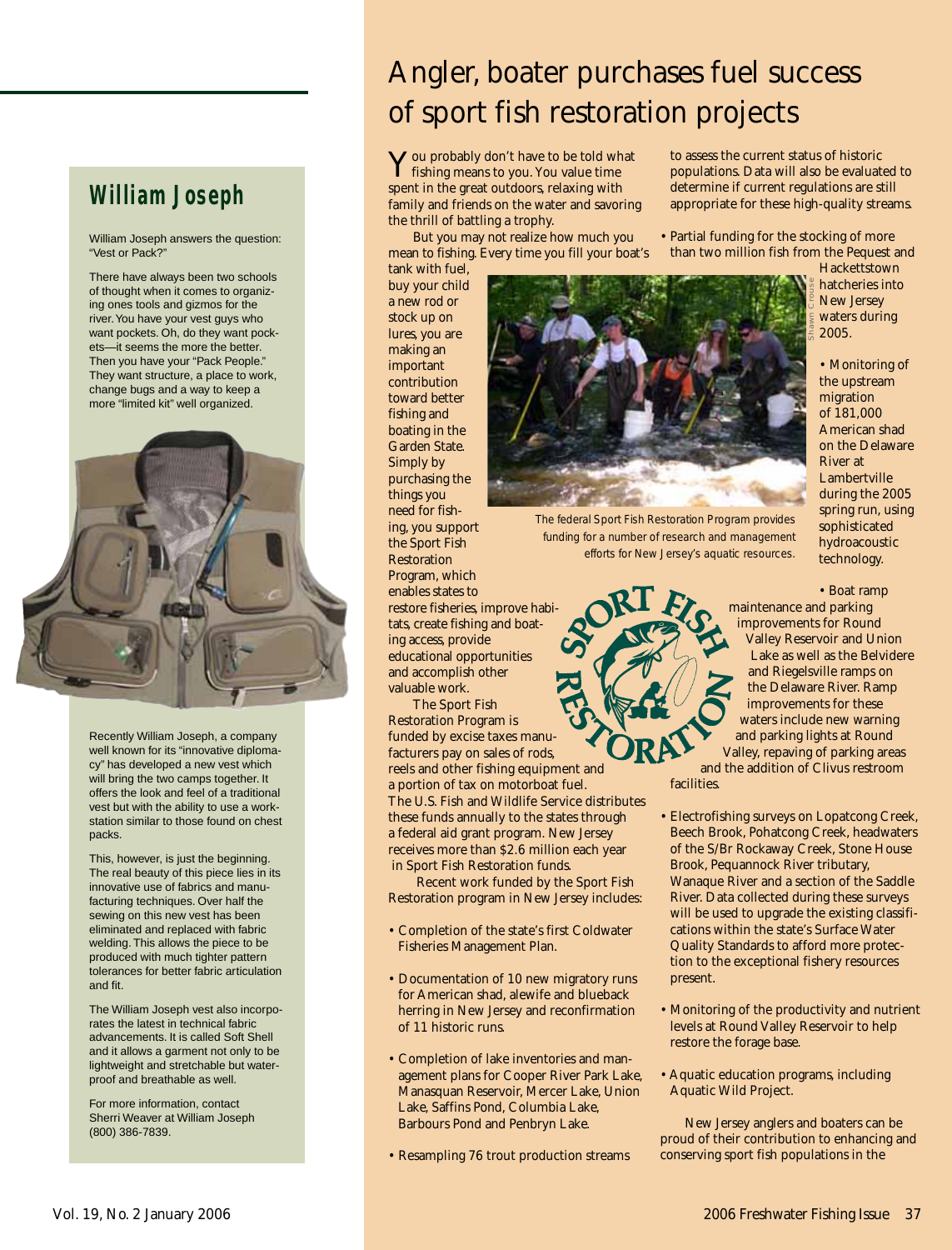

## **New Jersey State Federation of Sportsmen's Clubs, Inc.**

#### **WE WORK TO…**

**•** *PROTECT* **YOUR INTEREST IN RESPONSIBLE MANAGEMENT OF FISH AND WILDLIFE**

**•** *PROMOTE* **CONSERVATION OF NEW JERSEY'S NATURAL RESOURCES**

#### **WE ARE… "THE FEDERATION"**

It's a coalition of hunters, anglers, trappers, recreational shooters and others who have an interest in enjoying—and preserving—the great outdoor opportunities available in New Jersey.

It's an alliance that includes individual sportsmen, local fishing/hunting clubs, statewide groups and chapters of large, well-known sportsmen/conservation organizations.

The members of the Federation have an official say in all policies, recommendations and proposals that the Federation advances.

The members of the Federation have a direct impact on fish and wildlife policies of New Jersey. By LAW the Federation fills six of the 11 seats on the Fish and Game Council.

#### *Visit us at www.NJSFSC.org*

The Division of Fish and Wildlife (DFW) in the NJ Department of Environmental Protection (DEP) is the state agency charged with managing all fish, game and wildlife programs in the state. The NJ Fish and Game Council was created by law and empowered to adopt the Fish and Game Code and advise the DEP Commissioner and the DFW on the management of fish, wildlife and habitat. Sportsmen appointees enact wildlife-related law and influence wildlife policy. Each of the Fish and Game Council members selected by the Federation maintains close contact with us to keep us informed and to understand our positions on various issues.

#### **Involvement from interested sportsmen—JUST LIKE YOU has made a real difference, and will continue to do so.**

#### **If you care about**

- **Wise management of fish and wildlife populations**
- Protection and enhancement of our natural lands and wate
- **Preservation of our traditional outdoor sports**

#### *If you want to*

- **Meet others who share similar interests**
- **Keep informed on current issues affecting NJ sportsmen**
- **Have fun and participate in Federation-sponsored activities: dinners, conventions, clay target shoots, jamborees, tournaments, etc.**

#### *Then get involved!*

#### *NJSFSC Membership provides one million dollars of sportsmen liability insurance. Covers hunting, fishing, target shooting anywhere in the U.S or Canada.*

| Memberships: ____ \$30 Includes monthly newspaper and insurance |
|-----------------------------------------------------------------|
| \$18 Monthly newspaper only                                     |
|                                                                 |
|                                                                 |
|                                                                 |
| City State Zip                                                  |
|                                                                 |
|                                                                 |
| Send with check or money order to:                              |

*Send with check or money order to: NJSFSC • P.O. Box 742 Newfoundland, NJ 07435-0742*

## **Teen Anglers**

**New Jersey Teen Anglers Third Annual** 

#### **Pequest Youth**

**Fishing Day** 

**July 29, 2006**

**(772) 519-0482 www.teenanglers.org**

New Jersey Teen Angler Chapters:

**CLARK TOWNSHIP Lou Van Bergen clark@teenanglers.org (732) 657-2075**

**DUNELLEN BOROUGH Jim Brown DUNELLEN@teenanglers.org**

**MILLVILLE & CAPE MAY COURT HOUSE Frank Breakell** 

**millville@teenanglers.org (609) 425-9401**



**WOODBRIDGE TOWNSHIP Don Meixner woodbridge@teenanglers.org (908) 769-7807 NORTHWEST NEW JERSEY James Newquist 14 Tinc Rd. Flanders, NJ 07836 papanuke@verizon.net (973) 584-4576**

## **Operation Game Thief**

#### **Report Wildlife Violators**

**The Operation Game Thief (OGT) hotline provides a toll-free phone line to report violations of laws protecting wildlife. If you know of incidents involving wildlife including the dumping of hazardous, toxic or solid waste; illegal harvesting of small lobsters; poisoning of birds; and violations of deer, wild turkey and endangered species laws, call 1-800-222-0456. If the information you**



**anonymously provide leads to the issuance of a summons, you may be eligible for a cash reward. The OGT program is sponsored jointly by the Division of Fish and Wildlife and the New Jersey Federation of Sportsmen's Clubs.**

| <b>TOTOWA</b>                     |
|-----------------------------------|
| <b>BAIT and TACKLE</b>            |
| <b>OPEN 7 DAYS</b>                |
| 4:00 am Sat. & Sun.               |
| 5:00 am Weekdays                  |
| <b>Fresh &amp; Saltwater Bait</b> |
| <b>Fishing Equipment</b>          |
| (973) 956-0825                    |
| <b>10 ALBION AVE.</b>             |
| PATERSON, NJ 07502                |
|                                   |

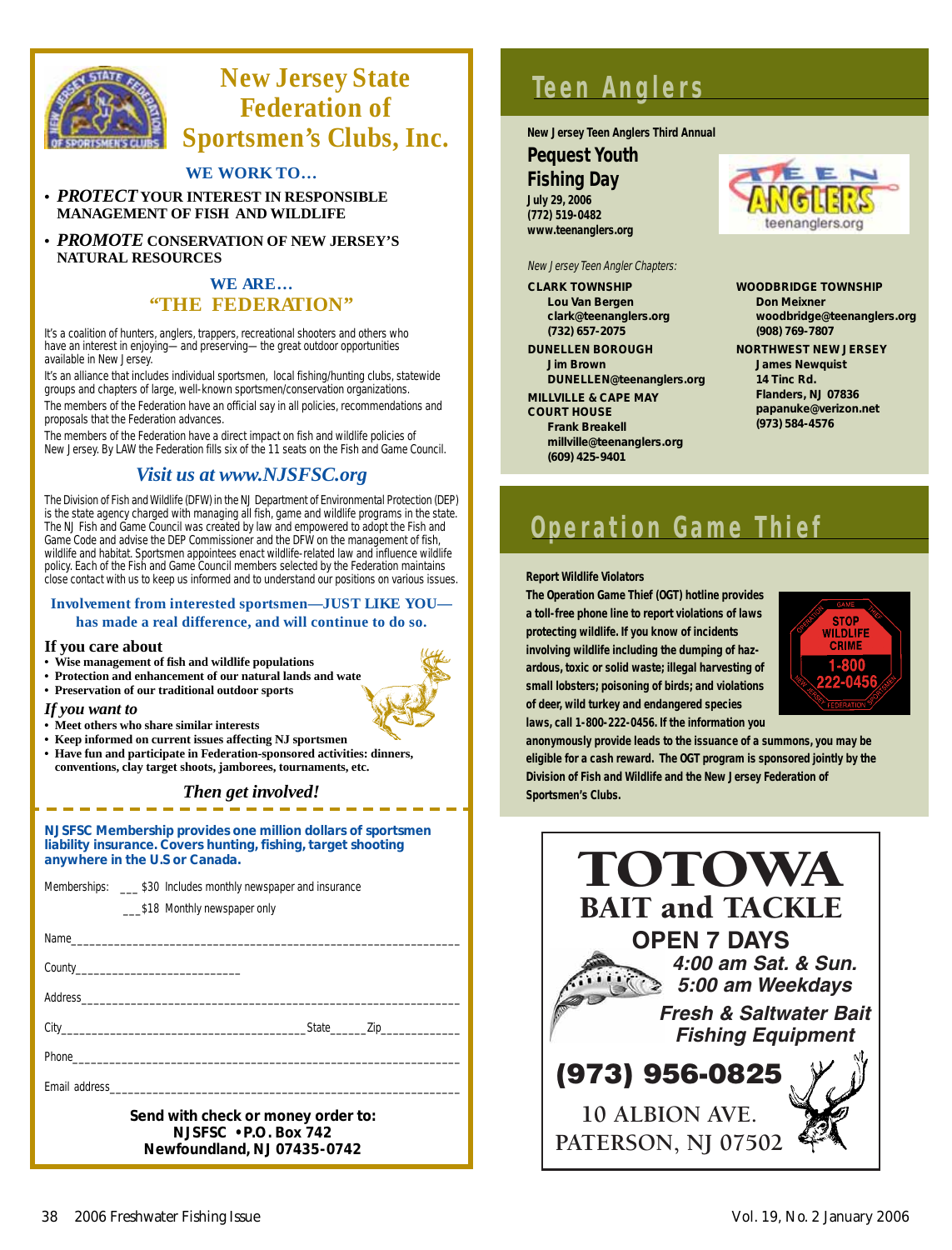## **Cooper River Lake is Back! By Chris Smith, Fisheries Biologist By Chris Smith, Fisheries Biologist**

**Sandwiched between Camden and Cherry Hill in the hub of New Jersey's eighth most populated county, Cooper River Lake Park is a 175-acre multipurpose recreation area frequented by anglers, sailors, picnickers, rowers and joggers. Often overlooked by some outdoor enthusiasts because of its location, this picturesque park boasts exceptional fishing opportunities and is a particularly popular choice for bass fishing tournaments. In fact, New Jersey's own Mike Iaconelli, 2003 Bassmaster Classic winner, rates it as one of the top five public bass fishing lakes in the state. (See related story page 32.)**

**Owned and maintained by the Camden County Parks Department, Cooper River Lake has come a long way. During the 1950s and 1960s, municipal and industrial wastewater discharges, poor land-use practices and polluted runoff from stormwater caused severe water-quality degradation.The enactment of the Clean Water Act of 1972, however, proved a blessing to Cooper River Lake, and improved treatment of pollution sources brought it back from the brink of environmental ruin.**

**Various organizations played key roles in restoring the lake's health, including the Camden County Parks Department, the New Jersey Department of Environmental Protection, the U.S. Army Corps of Engineers, U.S. Fish and Wildlife Service, Natural Resources Conservation Service and PSE&G. In 2000, a local bass club deployed artificial habitats in Cooper River Lake to enhance warmwater fish habitat.**

**Extensive bank stabilization projects and enhancement of riparian buffers also helped contribute to improved water quality, which directly enhanced fisheries resources and recreational fishing opportunities.**

**A true measure of good water quality is the presence of juvenile American shad, collected in Cooper River Lake during shoreline seining in 2004. Fish and Wildlife's Bureau of Freshwater Fisheries completed a lake inventory and fish management plan, which involved three nights of electrofishing, shoreline seining and gill netting to assess the status of the fish population and measure specific water quality parameters.**

**During 2.6 hours of electrofishing, fisheries biologists collected 66 largemouth bass.The catch-per-unit effort and the population structure indicated a moderate density-balanced largemouth bass population. Biologists also observed an estimated 2000 gizzard shad during night electrofishing, indicating an overabundant popula-** **tion. Gill nets set in early November revealed good populations of channel catfish and black crappie.Twelve channel catfish collected averaged three pounds each, and 65 percent of black crappies were above the eight-inch size limit.The management plan, developed as a result of the sampling, lays out objectives to provide greater fishing opportunities, maintain and enhance existing fisheries, and improve habitat and water quality.**

**In April 2005, Fish and Wildlife introduced into Cooper River Lake 300 purestrain muskellunge averaging 10.1 inches. During the next five years, the muskie**

**fishery is expected to rival New Jersey's top-ranked muskie lakes such as Mercer Lake and Greenwood Lake.The overabundance of gizzard shad will help the muskies grow longer than 40 inches.**

**In addition to the developing muskie fishery, Cooper River Lake offers an astounding variety of fishing opportunities. Largemouth bass, channel catfish, common carp, bluegill, crappie and white perch will bring smiles to anglers of all ages. Local anglers rave about the largemouth bass fishing, proclaiming it "the best it's ever been." The installation of a fish ladder in 1998 at the Kaign Avenue tidal gate by PSE&G allows passage of migratory fish species to historical spawning areas and provides an additional component to the forage base. Adult alewife and blueback herring use Cooper River Lake as a spawning area, and juvenile American shad use it as a nursery.This influx in juvenile herring, American shad and gizzard shad has improved growth rates in all fish species.**

**Anglers looking for some great bass action may want to target shallow shoreline cover with jigs, spinnerbaits, plastic worms and crankbaits. Catfish anglers should target the deep holes around bridges and fast-tapering banks near the sailing club, using a bottom rig baited with chicken livers or nightcrawlers. Panfish anglers can find perch, crappies and sunfish around shallow cover and bridge abutments willing to bite on small jigs, minnow and nightcrawlers.**

**Access is excellent, too. A concrete boat ramp is located along South Park Drive with parking for about 25 rigs. For anglers without boats, there's more than four miles of easily accessible shoreline. Picnic tables, portable restrooms and playgrounds make Cooper River Park an ideal family-fishing destination.**

**Put Cooper River Lake on your list of new lakes to try this year and see what all the excitement is about.** &



(above) Completed bank stabilization project at Cooper River Park.

A partnership approach is working to restore habitat at Cooper River Park.



A bank stabilization project was initiated in October 2004 to revitalize the heavily eroded shoreline of Cooper River Lake. The erosion, caused by wind and the wake from boats, was stabilized through a combination of bioengineering techniques to improve the riparian buffer zone.

Photos by: Chris Smith/NJ Div. Fish and Wildlife

Photo by: Ginger Young/NJ Div. Fish and Wildlife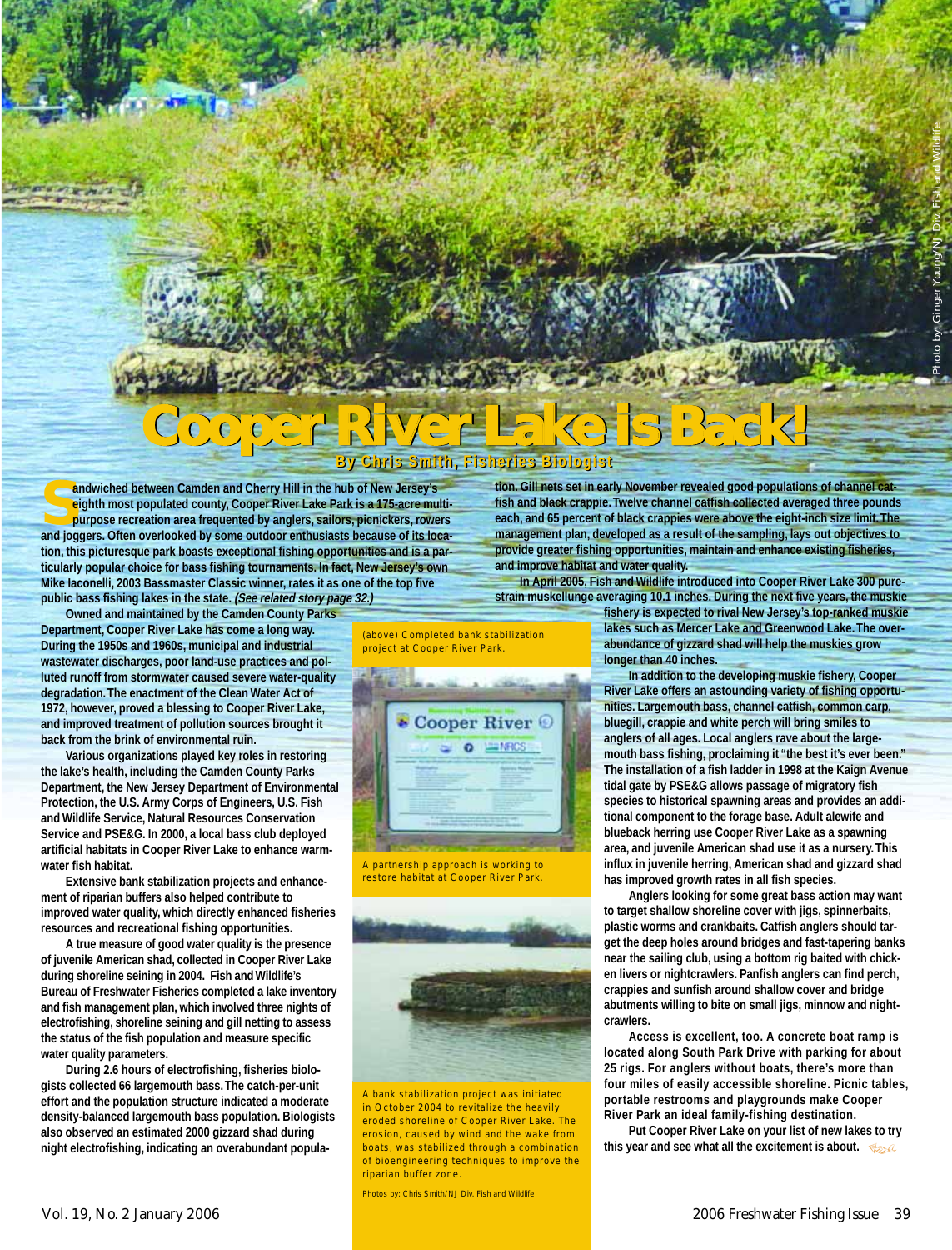

### **New Jersey Skillful Angler Application**

| Category (check only one):                                                                                                                                                                           |
|------------------------------------------------------------------------------------------------------------------------------------------------------------------------------------------------------|
| $\Box$ Adult $\Box$ Junior (under 16 years)                                                                                                                                                          |
| $\Box$ Catch and Release (Qualification based on length)                                                                                                                                             |
| Fish Species (Angler must complete. Subject to verification by a state biologist.)                                                                                                                   |
|                                                                                                                                                                                                      |
| Weight____________ lb.(s).,_____________oz. Length___________ in. Girth__________ in.                                                                                                                |
|                                                                                                                                                                                                      |
|                                                                                                                                                                                                      |
| Caught from (check only one):                                                                                                                                                                        |
| □ Boat □ Shore □ Surf □ Jetty                                                                                                                                                                        |
|                                                                                                                                                                                                      |
|                                                                                                                                                                                                      |
|                                                                                                                                                                                                      |
| <b>Certification for Adult and Junior Categories</b><br>Name of establishment where fish was measured and weighed                                                                                    |
|                                                                                                                                                                                                      |
|                                                                                                                                                                                                      |
|                                                                                                                                                                                                      |
| I certify: 1.) this fish was caught in New Jersey waters in accordance with<br>state laws and regulations; 2.) the entry was weighed on a certified scale (for<br>Adult and Junior categories only). |
| <b>Applicant's Signature</b>                                                                                                                                                                         |
| Date_                                                                                                                                                                                                |
| * Applications and photo must be submitted within 30 days of catching the fish.<br>Applications for fish caught in December will be accepted only until January 31.                                  |
| Mail to:                                                                                                                                                                                             |
| NJ Division of Fish and Wildlife<br>Skillful Angler Awards Program<br>P.O. Box 400<br>Trenton, NJ 08625-0400                                                                                         |

## Skillful Angler Awards Program

The Skillful Angler Awards Program is designed to supplement the New Jersey Record Fish Program. It comprises three categories: Adult (for anglers age 16 and older), Junior (under age 16) and Catch and Release (based on length). A clear, side-view photo that allows accurate species identification must be included with each application. All photo entries become property of the Division of Fish and Wildlife and will not be returned.

The Skillful Angler Awards program acknowledges that many anglers catch freshwater and marine fish that are not record size, but are still worthy of recognition because the size and weight of the fish sufficiently tested the angler's skill. The program is open to resident and non-resident anglers. All fish must be caught in New Jersey waters using a hook and line during legally open seasons.

Anglers qualifying for a Skillful Angler award receive a certificate and a bronze pin to adorn their fishing hat or jacket. Only one pin and certificate per species regardless of category will be awarded annually to each participant, but an angler can submit applications for larger fish caught even after receiving a pin.

At the end of the year, special recognition is given to anglers who catch the largest fish in each species category. The winner of each category receives a special commemorative gift recognizing his or her accomplishment as the best of New Jersey's Skillful Anglers.

Fish must be measured from the tip of the nose (with mouth closed) to the tip of the tail. For Adult/Junior categories, fish must be weighed and measured by fishing license agents, tackle shops or authorized Fish and Wildlife fisheries biologists.

The minimum requirements for each freshwater species are listed as follows:

|                                    | Adult<br>(lbs., oz.) | <b>Junior</b><br>Weight Weight<br>(lbs., oz.) | Catch and<br>Release<br>(inches) |
|------------------------------------|----------------------|-----------------------------------------------|----------------------------------|
|                                    |                      |                                               |                                  |
|                                    |                      |                                               |                                  |
|                                    |                      |                                               |                                  |
|                                    |                      |                                               |                                  |
|                                    |                      |                                               |                                  |
|                                    |                      |                                               |                                  |
|                                    |                      |                                               |                                  |
|                                    |                      |                                               |                                  |
| Muskellunge  20  15  40"           |                      |                                               |                                  |
|                                    |                      |                                               |                                  |
|                                    |                      |                                               |                                  |
|                                    |                      |                                               |                                  |
|                                    |                      |                                               |                                  |
|                                    |                      |                                               |                                  |
|                                    |                      |                                               |                                  |
|                                    |                      |                                               |                                  |
| Rainbow trout 5. 3 lbs., 8 oz. 23" |                      |                                               |                                  |
| Sunfish 1 12 oz. 9"                |                      |                                               |                                  |
| Walleye 6. 4 lbs., 8 oz. 24"       |                      |                                               |                                  |
|                                    |                      |                                               |                                  |

**Note:** The New Jersey State Record Fish Program requires a separate application and is based on weight alone. Scale certification documentation and a weighmaster's signature are necessary. Other rules apply. Visit Fish and Wildlife's Web site at www.njfishandwildlife.com for a complete list of current state records.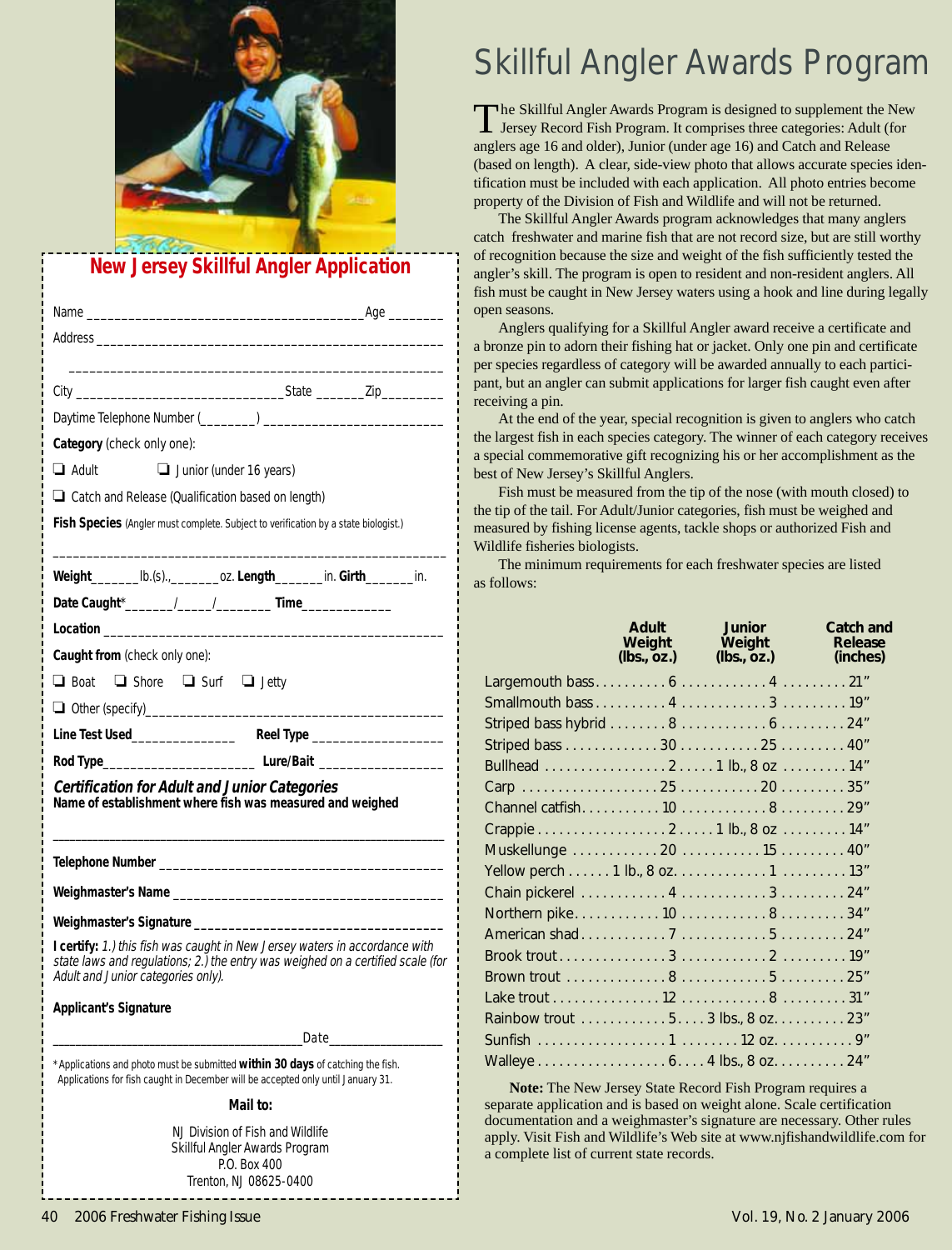## **New Jersey State Record Freshwater Sport Fish**

The Record Fish Program honors the largest species of fish caught in<br>New Jersey. It revolves around a specific list of eligible freshwater and saltwater species, and is based on weight alone; there are no line classes. Scale certification documentation, specifically the Certificate of Inspection/Test Report and Registration Certificate issued by the New Jersey Office of Weights and Measures as well as a weighmaster's signature are necessary. Other rules apply.

For more information or to request an application, call (609) 633-7768. Visit Fish and Wildlife's Web site at www.njfishandwildlife.com for a complete list of state record fish.

| <b>SPECIES</b>        | LBS. 0Z.                          |                | <b>YEAR</b> | <b>ANGLER</b>           | <b>WHERE CAUGHT</b>             |
|-----------------------|-----------------------------------|----------------|-------------|-------------------------|---------------------------------|
| Bass, largemouth      | 10                                | 14             | 1980        | <b>Robert Eisele</b>    | <b>Menantico Sand Wash Pond</b> |
| Bass, rock            | 1                                 | 5              | 1982        | Eric Avogardo           | Saddle River                    |
| Bass, smallmouth      | 7                                 | $\overline{2}$ | 1990        | <b>Carol Marciniak</b>  | <b>Round Valley Reservoir</b>   |
| <b>Bluegill</b>       | $\overline{3}$                    | $\overline{0}$ | 1990        | Dom Santarelli          | Farm Pond in Pennington         |
| <b>Bowfin</b>         | 8                                 | 4              | 1988        | <b>Craig Raffay</b>     | Lake Tranquility                |
| Bullhead, brown       | $\overline{4}$                    | 8              | 1997        | <b>Gary Schmidt</b>     | Lake of Woods, Ft. Dix          |
| Carp                  | 47                                | $\overline{0}$ | 1995        | <b>Billy Friedman</b>   | South Branch of Raritan River   |
| Carp (archery)        | 42                                | 1              | 1987        | <b>John Puchalik</b>    | <b>Delaware River</b>           |
| Carp, grass           | 50                                | 0              | 2001        | <b>Steve Babilino</b>   | <b>Garrison Lake</b>            |
| Carp, grass (archery) | 49                                | 3              | 1996        | George Vash             | Delaware Raritan Canal          |
| Catfish, channel      | 33                                | 3              | 1978        | <b>Howard Hudson</b>    | Lake Hopatcong                  |
| Catfish, white        | 14                                | 4              | 2004        | <b>Timothy Jasko</b>    | Dallenbach Pond                 |
| Crappie, black        | 4                                 | 8              | 1996        | <b>Andy Tintle</b>      | Pompton Lake                    |
| Crappie, white        | $\overline{2}$                    | 14             | 2005        | Dean Montemore          | Mill Pond, Clarksboro           |
| Eel, American         | 6                                 | 13             | 2005        | David J. Payne          | Round Valley Reservoir          |
| <b>Muskellunge</b>    | 42                                | 13             | 1997        | <b>Bob Neals</b>        | <b>Monksville Reservoir</b>     |
| Muskie, tiger         | 29                                | $\overline{0}$ | 1990        | <b>Larry Migliarese</b> | <b>Delaware River</b>           |
| Perch, white**        | 3                                 | $\overline{1}$ | 1989        | <b>Edward Tango</b>     | <b>Forest Hill Lake</b>         |
| Perch, yellow         | $\overline{2}$                    | 6              | 1989        | <b>Gene Engels</b>      | <b>Holiday Lake</b>             |
| Perch, yellow*        | 4                                 | 4              | 1865        | <b>Charles Abbott</b>   | <b>Crosswicks Creek</b>         |
| Pickerel, chain       | 9                                 | $\overline{3}$ | 1957        | <b>Frank McGovern</b>   | Lower Aetna Lake                |
| Pickerel, redfin      | $\overline{1}$                    | 13             | 1982        | <b>Gerald Humphrey</b>  | Lake Assunpink                  |
| Pike, Northern        | 30                                | $\overline{2}$ | 1977        | <b>Herb Hepler</b>      | <b>Spruce Run Reservoir</b>     |
| Salmon (landlocked)   | 8                                 | $\overline{0}$ | 1951        | <b>John Mount</b>       | Lake Aeroflex (formerly New     |
|                       |                                   |                |             |                         | Wawayanda)                      |
| Shad, American        | 11                                | 1              | 1984        | <b>Charles Mower</b>    | <b>Delaware River</b>           |
| <b>Striped Bass</b>   | 51                                | $\overline{0}$ | 2002        | <b>John Christian</b>   | Great Egg Harbor River          |
| Striped Bass, hybrid  | 16                                | $\overline{4}$ | 1999        | <b>Bill Schmidt</b>     | <b>Culvers Lake</b>             |
| Sunfish, pumpkinseed  | $\mathbf{1}$                      | 8              | 1987        | Daryl Donalson          | Farm Pond in                    |
|                       |                                   |                |             |                         | <b>Burlington County</b>        |
| Trout, brook          | $\overline{7}$                    | 3              | 1995        | <b>Andrew DuJack</b>    | <b>Rockaway River</b>           |
| Trout, brown          | 21                                | 6              | 1995        | <b>Lenny Saccente</b>   | Round Valley Reservoir          |
| Trout, lake           | 32                                | 8              | 2002        | <b>Greg Young</b>       | <b>Round Valley Reservoir</b>   |
| Trout, rainbow        | 13                                | $\overline{0}$ | 1988        | <b>Gene Rutkoski</b>    | Lake Hopatcong                  |
| Trout, sea run brown  | **Vacant**(Minimum Weight 5 Lbs.) |                |             |                         |                                 |
| Walleye               | 13                                | 9              | 1993        | <b>George Fundell</b>   | <b>Delaware River</b>           |

\* Denotes historical record

\*\* Denotes fish has been certified by the IGFA as a world record

### **Stop the Spread of Invasive species!**

**Invasive Fish Species such as Northern snakeheads, flathead catfish, koi or goldfish must not be stocked or returned to the water! If you catch a northern snakehead or flathead catfish immediately call Fish and Wildlife at (908) 236-2118.**







**FLATHEAD CATFISH**

**Must have all three characteristics: 1) Upper white lobe on caudal fin, 2) Protruding lower jaw, 3) Tail NOT deeply forked**

**It is illegal to transport any fish, including game species, from one waterbody to another. It is illegal to stock any fish in New Jersey without a Permit!**



**ZEBRA MUSSELShave already cost millions to boaters, industries, towns and cities in the Great Lakes and along the Mississippi.**

- ➤ **DRAIN** all water from bait buckets and live wells
- ➤ **REMOVE** all weeds from boats and trailers
- ➤ **CHECK** boats and motors for zebra mussels
- ➤ **DRY** boats and trailers completely between launches

#### **DON'T HELP THEM SPREAD !**

- ❖ Zebra mussels look like small clams with a yellowish or brownish "D"–shaped shell, usually with alternating dark and light colored stripes.
- *How to Identify It*
	- ❖ They can be up to two inches long, but most are under an inch. Zebra mussels usually grow in clusters containing numerous individuals and are generally found in shallow, nutrient rich water.
	- ❖ Zebra mussels are the ONLY freshwater mollusk that can firmly attach itself to solid objects—rocks, dock pilings, boat hulls, water intake pipes, etc.
	- ❖ Note the date and precise location where the mussel or its shell was found.
	- ❖ Take the mussel (several if possible) with you and store in rubbing alcohol. DO NOT THROW IT BACK IN THE WATER *What to Do*
		- ❖ IMMEDIATELY call Dr. Michael Weinstein, New Jersey Sea Grant Headquarters, (732) 872-1300 extension 21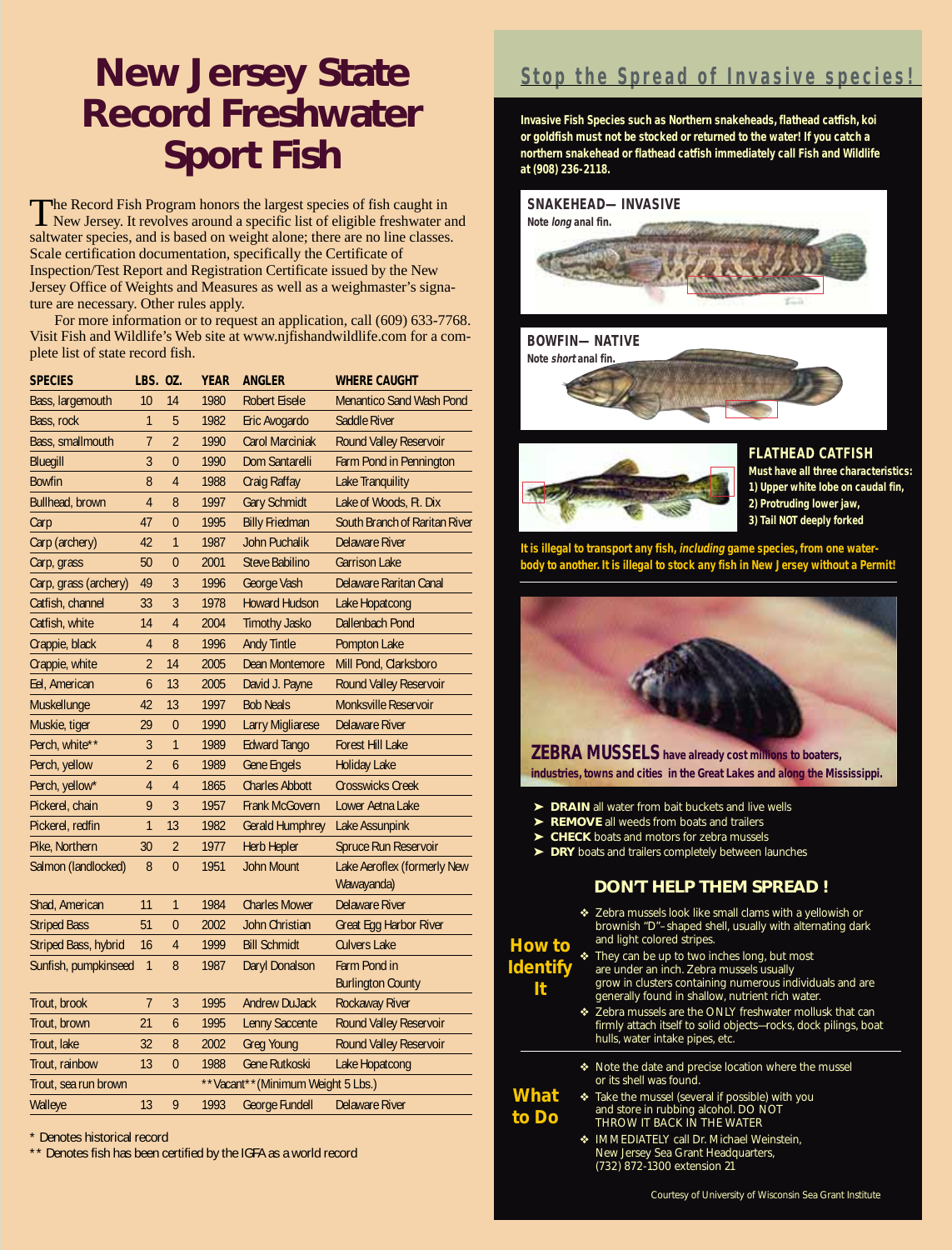#### (Bass Fishing Jersey Style continued from page 33 . . .)

more boat ramps, would benefit anglers. Most of us started out fishing off the bank, so we need to provide more access of this type. Gaining access to private lakes would be great, too!

#### **CS:** What can Fish and Wildlife do to generate more interest in fishing?

**MI:** I always say that we need to start from the bottom. This means that we need to target the kids and get them hooked at an early age. Starting more youth programs is key. Having additional Free Fishing Days would also be great. Maybe a spring and fall free fishing weekend.You need to just get them out there. Then they'll be hooked. Additional free fishing days would allow greater opportunity for parents to take kids fishing.

#### **CS:** What are two of the biggest problems facing fisheries resources today in New Jersey?

**MI:** Water quality and aquatic vegetation control. I remember growing up fishing the Delaware River. Tournaments were typically won with eight or nine pounds (five fish). Now it takes around 12 or 13 pounds to win a tournament on the Delaware. Water quality has improved so much that the fishing is just awesome now. When the water quality improved the wild celery (eel grass) started growing and the bass fishing really took off. Now grass beds are miles long.

There needs to be a happy medium for controlling aquatic vegetation. Many lake associations want to kill off all the grass, which can destroy the bass fisheries. I've witnessed this at a few of the farm ponds that I use to fish. Once they killed all the grass the fishing really went downhill. We need to establish some type of happy medium between the user groups.

If you would like to learn more about Mike Iaconelli, visit his Web site at www.mikeiaconelli.com or pick up a copy of his new book "Fishing on the Edge."  $\sqrt{s_\text{max}}$ 

### MOLDER'S FISHING PRESERVE THE FINEST FISHING IN MIDDLESEX COUNTY

*Open Every Day at 6:00 am*

- **No Fishing License Required**
- **Bait & Tackle Sales**
- **Rental Rods Available**
- **Birthday Parties**
- **Camps & Clubs Welcome**
- **Daily Admission Rates: Adults: \$11.00 Children Under 12: \$9.00**

#### **Our Lakes are Stocked with Trophy:**



## **Health Advisories For Eating Fish And Crabs Caught In New Jersey Waters**  *Important Health Information*

Fishing provides enjoyable and relaxing recreation. Fish are an excellent source of protein, minerals and vitamins, and play a role in maintaining a healthy, well-balanced diet. Many people enjoy cooking and eating their own catch. However, since 1982, when research began to show elevated levels of potentially harmful contaminants in certain fish and crabs in some New Jersey waters, state officials adopted advisories to guide citizens on safe consumption practices.

Fish consumption advisories are developed through a scientific process that includes collecting samples of fish from waters throughout the state and analyzing them for various chemical contaminants, such as dioxin, polychlorinated biphenyls (PCBs), chlordane and mercury. The contaminant levels in the fish are then evaluated using federal guidelines developed for protecting human health. Chemical contaminants, such as dioxin, PCBs and chlordane are classified by the U.S. Environmental Protection Agency as probable cancer-causing substances in humans, while elevated levels of mercury can pose health risks to the human nervous system, particularly to developing fetuses.

The current list of fish consumption advisories consists of statewide, regional and waterbody-specific warnings for a variety of fish species. Considering the large volume of information available, the New Jersey Department of Environmental Protection (DEP) and the Department of Health and Senior Services prepared a Fish Advisory Guide to help you make informed choices about consuming fish and ways to reduce your exposure to harmful chemical contaminants.

The Fish Advisory Guide includes contaminant information, advisory charts, and preparation and cooking methods to reduce contaminant levels in the fish you catch. The booklet also features guidelines, advice and prohibitions for people at high risk for illness such as children, pregnant women and women of child-bearing age. The guide now includes Web sites for Pennsylvania, Delaware and New York for information on their consumption advisories for shared boundary waters. The fish consumption advisories and Fish Advisory Guide have been updated and expanded following a new round of sampling and analysis. Advisory information is available through the agencies and Web sites listed below.

#### **Now you can check the advisories for the waterbody that you fish online!**

**The DEP Fish Advisory Web site now includes a GIS (Geographic Information System) map linked to current fish consumption advisories statewide.To see the latest mercury or PCBs advisories for your area, just select the county by clicking on the map. The page will show the waterbody location, fish species and any advisories. This new Web site feature makes it easier than ever to find current fish consumption advisories for the specific waterbody you fish.**

To reduce exposure to harmful chemical contaminants when preparing and eating fish species taken from identified waters, it is very important to follow the information provided. The DEP encourages you to consult the Fish Advisory Guide and the following Web sites when deciding about eating fish and crabs caught during recreational fishing.

#### **The Fish Advisory Guide is available by contacting the following:**

**New Jersey Department of Environmental Protection** Public Access Center—(609) 777-DEP4 or www.state.nj.us.dep

> **Division of Science, Research and Technology**  (609) 984-6070 or www.state.nj.us.dep/dsr/

Division of Fish and Wildlife (609) 748-2020 or www.njfishandwildlife.com

**New Jersey Department of Health and Senior Services** www.state.nj.us/health

**Consumer and Environmental Health** (609) 588-3123 or (609) 777-3373 or www.state.nj.us/health/eoh/foodweb/fishguid.htm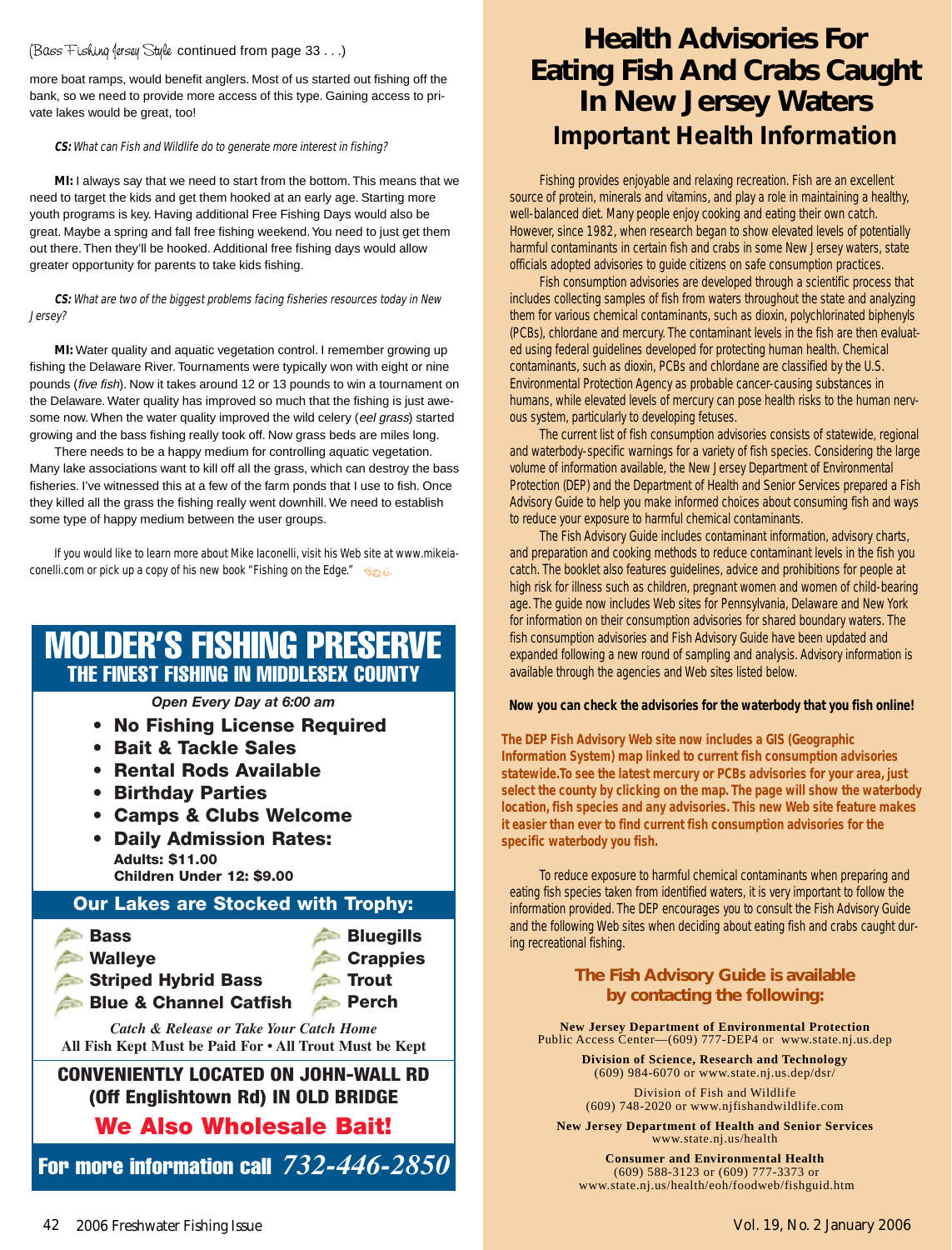

Take me fishing. So I'll always remember you.

> Department of Environmental Protection Division of Fish and Wildlife

## Annual Open House and Sportsmen's Flea Market April 1 and 2, 2006 10 am–4 pm

#### **Prequest Trout Hatchery and Natural Resource Education Center**

Wildlife Artists, Taxidermists, Conservation Groups, Guides & more!

Kids can fish in our famous education pond! Hawg Trough • 3-D Archery Range Kids Activities • And More!

Pequest is located on Rt. 46 nine miles west of Hackettstown For information call (908) 637-4125 or go to www.njfishandwildlife.com

## New Jersey's FREE Freshwater Fishing Days

#### June 10 and 11, 2006

POOL

On these two days, residents and non-residents may fish New Jersey's public fresh waters without a license or trout stamp. All other regulations, including size and daily catch limits, remain in effect.

### **Grants available to help teachers get fishing education into their curriculum**

Health and physical education teachers can receive up to \$5,000 to establish a fishing and/or boating program in their schools. The grant is open to all K–12 health and physical education teachers who are members of the American Alliance for Health, Physical Education, Recreation and Dance. Deadline for application is March 1, 2006.



For more information on the physical-education grants, visit the Future Fisherman Foundation at www.futurefisherman.org/pegrant.To learn more about fishing opportunities for students, contact the New Jersey Division of Fish and Wildlife at (908) 637-4125 or visit www.njfishandwildlife.com.

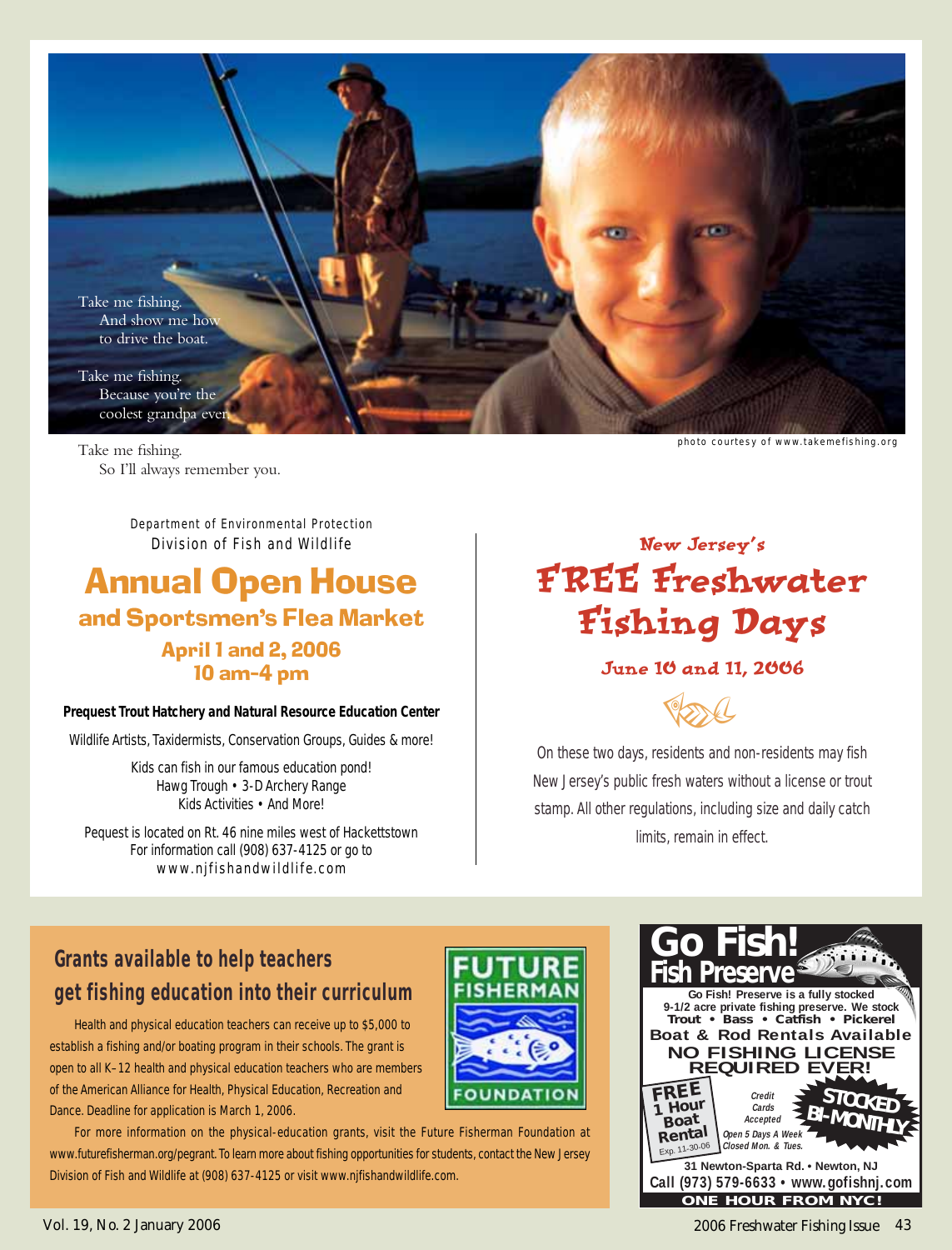## Special Interest to Anglers DEP Publications

#### www.njfishandwildlife.com

| Item                                                            | Cost | Web<br>site    | Source       |
|-----------------------------------------------------------------|------|----------------|--------------|
| Accessible Fishing Sites For<br>People With Disabilities        | free | yes            | $\star$      |
| Commercial (Fee based) Fishing<br>Preserves in NJ               | free | yes            |              |
| Delaware River Boat Access                                      | free | yes            |              |
| Disabled Veterans Free Fishing<br>License application           | free | yes            |              |
| Field Guide to Reptiles &<br>Amphibians of NJ-book              | \$10 | no             |              |
| Field Guide to Reptiles &<br>Amphibians of NJ-CD                | \$10 | n <sub>0</sub> |              |
| Field Guide to Reptiles &<br>Amphibians of NJ-book/CD set       | \$18 | n <sub>0</sub> | ×            |
| Fish Consumption Advisory PCB/Mercury                           | free | yes            | ÷            |
| Lake Inventories (includes summaries<br>of 12 lakes)            | \$3  | n <sub>0</sub> | $\star$      |
| Lake Survey Maps-specify waterbody                              | free | yes            | ÷            |
| Large Format Freshwater Fishing Digest                          | free | no             | $\star$      |
| Licenses by Mail-Non-Resident<br>& Resident                     |      | yes            | $\star$      |
| List of Fishing Guides                                          | free | yes            | $\star$      |
| Manasquan River Fishing Access Areas                            | free | yes            | $\star$      |
| Motor Vehicle Boat Regulations                                  | free | no             | $\star$      |
| Places to Fish (ponds, lakes, reservoirs,<br>rivers and streams | free | yes            | ×            |
| Record NJ Fish                                                  | free | yes            | $\star$      |
| Skillful Angler Awards Program-<br>brochure w/ application      | free | yes            | $\star$      |
| State Parks & Forests Maps                                      | free | n <sub>0</sub> | ***          |
| USGS Topographic Maps                                           | \$10 | no             | $\star\star$ |
| Visually Impaired-Free Fishing<br>License application-          | free | n <sub>0</sub> | $\star$      |
| Warmwater & Coolwater Stocking List                             | free | yes            | $\star$      |
| Wildlife Management Area Maps-<br>Specify name of WMA           | free | yes            |              |
| Wildlife Viewing Guide-book                                     | \$15 | no             | ÷            |

#### *Make checks payable to: NJ Division of Fish And Wildlife*

- \* NJ Div. Of Fish and Wildlife, PO Box 400, Trenton, NJ 08625 Tel. (609) 292-2965
- \*\* NJ DEP, Maps & Publications, Bureau of Revenue,
- PO Box 438, Trenton, NJ 08625 Tel. (609) 777-1038
- \*\*\* DEP, Div. Parks & Forestry, PO Box 404, Trenton, NJ 08625 Tel. (800) 843-6420 Specify name of park.

**Please write item requested on the outside of envelope.**

## New System Generates Durable Sporting License

By Jeff Smith, Technology Coordinator

Like many other state fish and wildlife agencies, New Jersey Fish and Wildlife is seeking to increase efficiency and provide better customer service by automating the paper license and permit system. Automated Licensing Systems of Nashville, Tenn., which currently administers licensing systems for 10 other state fish and wildlife agen-



cies, has contracted with Fish and Wildlife to install and operate an electronic licensing system. The system is now being tested and is expected to be fully operational soon.

The new system will offer sportsmen and sportswomen more ways to purchase a license or permit. Of course, you can still visit one of Fish and Wildlife's approximately 250 license agents. These license agents will be equipped with an electronic terminal and printer, eliminating the need to handwrite each license or permit. Once your personal information has been entered into the system, a lifetime "Conservation ID" number will be assigned, allowing for the speedy and secure retrieval of your information for future purchases at any license agent statewide.

If it is not convenient to visit a license agent, sportsmen and sportswomen will be able to purchase nearly every type of license or permit on Fish and Wildlife's expanded Internet sales site. Hunters also will be able to electronically submit applications for deer and turkey permits and check the status of their applications online. New Jersey hunters last fall got a preview of the new Internet sales system, used to collect permit applications for the 2005 bear season.

If computers aren't your thing, you can always purchase licenses and permits by calling toll-free (888) 277-2015. A friendly operator will walk you through the purchase process.

The new system will offer another bonus: All licenses and permits issued through the electronic licensing system will be printed on tear-resistant, waterproof paper. Snagged your license on a branch? Took an unanticipated swim while reeling in that lunker fish? No problem. Fish and Wildlife's durable, new license is designed to handle all of your outdoor adventures.

For more information and updates on the status of the new licensing system, visit www.njfishandwildlife.com.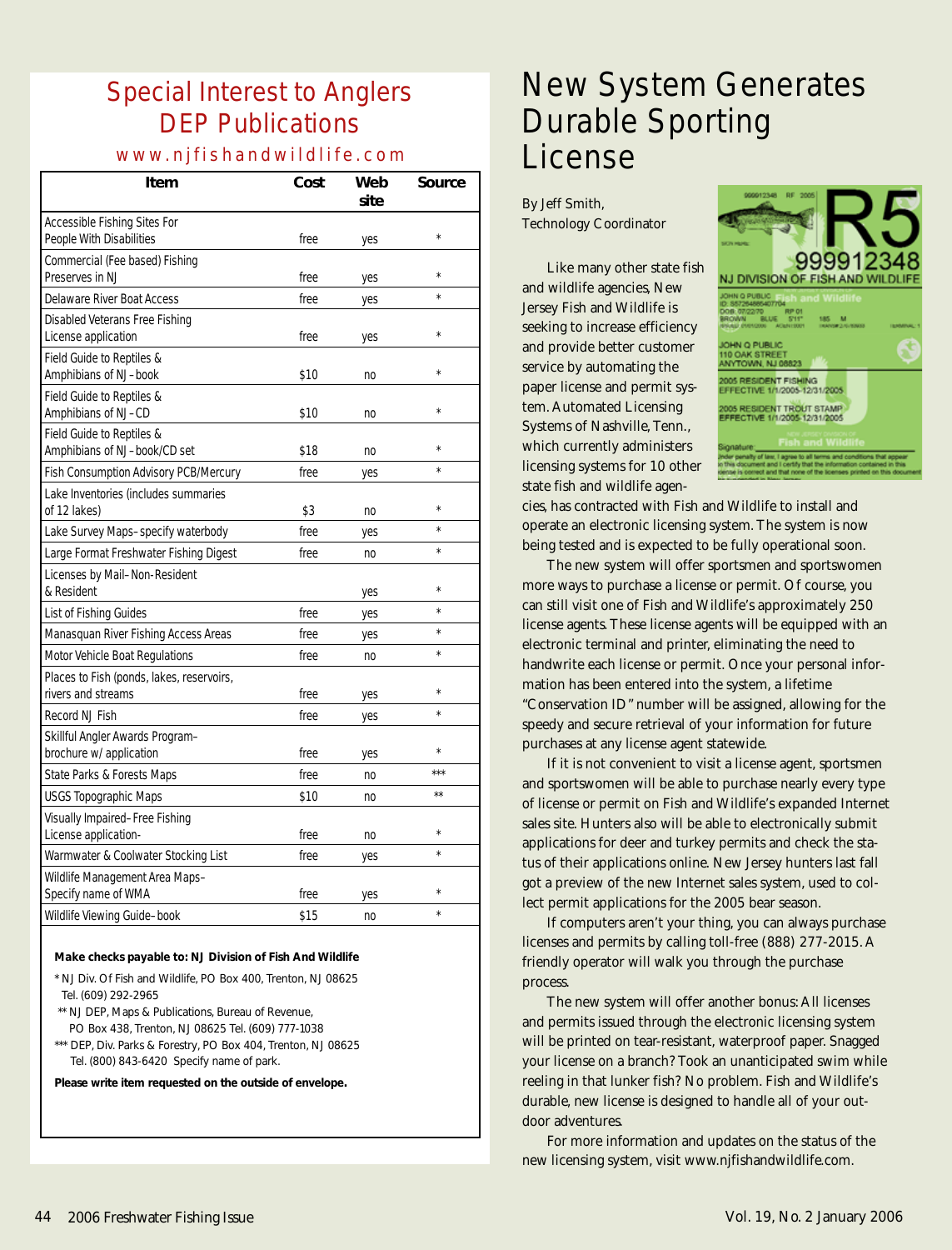## **Online Fishing Survey**

#### Anglers: The Division of Fish and Wildlife needs your help.

**Each year upward of 2,000,000 fish are stocked from the two state fish hatcheries into more than 300 lakes, ponds, rivers and streams around the state. These fish are stocked to create and enhance recreational fishing opportunities. Let us know how we are doing. After your fishing trip, whether successful or not, please take a few minutes to fill out our online e-fishing survey at www.njfishandwildlife.com.**





#### **It will help us:**

- **Evaluate the success of our stocking programs,**
- **Identify waters where fish populations may need support,**
- **Identify waters where good fisheries exist already and stocking is not needed,**
- **Make better use of your fishing license dollars.**

**We appreciate your support.**

#### Kids Can Let Their Creativity Go Wild in NJ Fish Art & Writing Contest

NJ FISH ART AND WRITING CONTEST AND WRITING ART FISH  $\overline{z}$ 

i

New Jersey students in grades four through eight are invited to enter New Jersey Division of Fish and Wildlife's 2006 Fish Art and Writing Contest to win special prizes, including a chance to go fishing at the Pequest Trout Hatchery & Natural Resource Education Center on opening day of trout season. Contestants will create an

original drawing or painting of a



First place in her category: Jordan Newton, then in grade 7, homeschooled with Sir Isaac Academy of Higher Learning, Greenwich, NJ.

fish found in New Jersey, depicted in its natural habitat. The artwork may be acrylic, watercolor, oil, oil pastel, crayon or ink. Finished size should be approximately eight inches by 10 inches.

Entries must be postmarked by **Friday, March 10, 2006**. All entries become the property of Fish and Wildlife and cannot be returned.

This art and writing contest is based on the Aquatic WILD activity "Fishy Who's Who," designed for grades five through eight. For details and a full description of this educational activity, visit Fish and Wildlife's Web site: www.njfishandwildlife.com. This activity helps teachers meet the following New Jersey Science Standards:

Grade 6: C1 Grade 8: B1, B2

**5.5 Life Science 5.10 Environmental Studies** Grade 4: A1, A2 Grade 6: A1, B1



### Fly Fishing . Light Tackle Sight Fishing



Blackfin offers trips in the New Jersev-New York area. Our new 27-foot Contender makes offshore runs quick and comfortable.

 $AI$  SO: Upper Delaware River Wild Trout Excursions, and Florida Tarpon Fishing

Captain Chris Jensen U.S.C.G. Licensed and Insured Call (908) 797-5779 or visit www.blackfinflyfishing.com